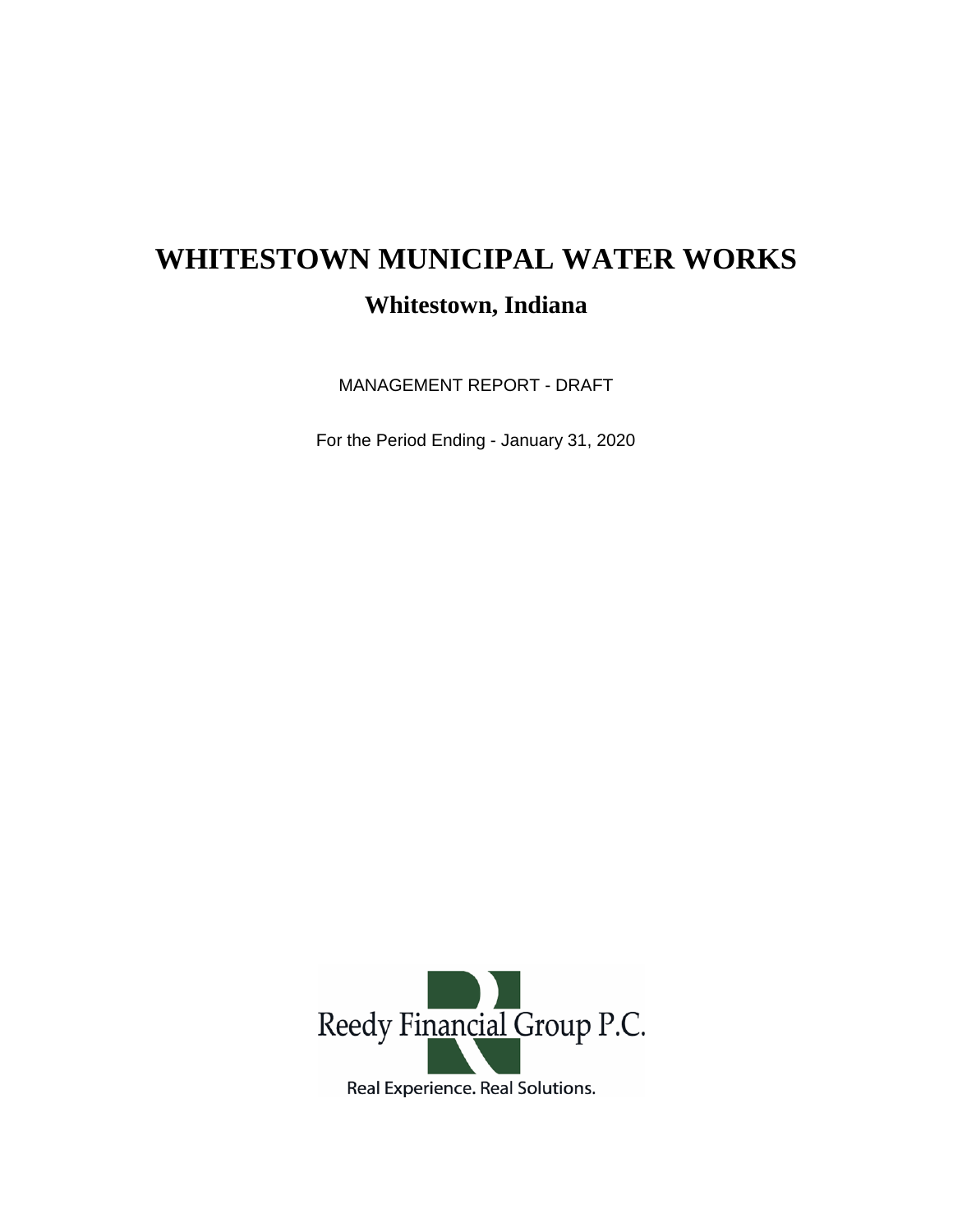## **WHITESTOWN (INDIANA) MUNICIPAL WATER WORKS**

## May 14, 2013 RATE STUDY COMPARED TO YTD ACTUAL

|                                       |    | 5/14/2013<br>Rate Study |                      | 2017<br>Actual |    | 2018<br>Actual |    | 2019<br>Actual    |    | 2020<br><b>YTD</b> |    | 2019<br>Projections |  |
|---------------------------------------|----|-------------------------|----------------------|----------------|----|----------------|----|-------------------|----|--------------------|----|---------------------|--|
| <b>Operating Fund</b>                 |    |                         |                      |                |    |                |    |                   |    |                    |    |                     |  |
| Operating revenues                    |    |                         |                      |                |    |                |    |                   |    |                    |    |                     |  |
| <b>Metered Sales</b>                  | \$ | 1,782,254               | \$                   | 2,400,224      | \$ | 2,651,317      | \$ | 3,046,510         | \$ | 260,189            | \$ | 3,122,269           |  |
| Water meter charge                    |    |                         |                      | 78,351         |    | 123,280        |    | 83,124            |    | 14,925             |    | 179,106             |  |
| Account Set up fees                   |    |                         |                      | 4,675          |    | 4,575          |    | 4,425             |    | 950                |    | 11,400              |  |
| Tap fees                              |    |                         |                      | 169,600        |    | 75,900         |    | 200,008           |    | 28,050             |    | 336,600             |  |
| Water inspection                      |    |                         |                      | 14,494         |    | 35,528         |    | 63,500            |    |                    |    |                     |  |
| Other ongoing revenues                |    |                         |                      | 132,041        |    | 135,536        |    | 42,274            |    | 1,981              |    | 23,777              |  |
| Public safety/fire hydrant rental     |    | 117,953                 |                      | 273,007        |    | 109,167        |    | 55,324            |    | 4,457              |    | 53,484              |  |
| <b>Total Operating Revenues</b>       | \$ | 1,900,207               | \$                   | 3,072,391      | \$ | 3,135,302      | \$ | 3,495,165         | \$ | 310,553            | \$ | 3,726,636           |  |
| Operating expenses                    |    |                         |                      |                |    |                |    |                   |    |                    |    |                     |  |
| Depreciation expense                  | \$ |                         | \$                   | 390,739        | \$ | 409,795        | \$ | 386,043           | \$ |                    | \$ |                     |  |
| Amortization expense                  |    | 52,219                  |                      | 58,757         |    | 65,218         |    |                   |    |                    |    |                     |  |
| <b>Personal Services</b>              |    | 238,735                 |                      | 491,026        |    | 470,314        |    | 471,063           |    | 17,569             |    | 210,824             |  |
| <b>Purchased Water</b>                |    | 424,681                 |                      | 727,711        |    | 852,252        |    | 856,760           |    | 82,885             |    | 994,623             |  |
| <b>Utilities</b>                      |    | 41,190                  |                      | 135,546        |    | 64,663         |    | 54,854            |    | 8,205              |    | 98,460              |  |
| Materials & Supplies                  |    | 25,682                  |                      | 105,908        |    | 47,885         |    | 63,183            |    | 2,090              |    | 25,081              |  |
| Repairs & Maintenance                 |    | 34,582                  |                      | 40,857         |    | 236,184        |    | 46,983            |    | 6,740              |    | 80,875              |  |
| <b>Contractual Services</b>           |    | 140,861                 |                      | 166,410        |    | 323,487        |    | 281,810           |    | 58,381             |    | 688,048             |  |
| Equipment & Transportation            |    |                         |                      | 1,546          |    | 8,880          |    | 18,731            |    | 11,561             |    | 138,726             |  |
| Insurance                             |    | 11,632                  |                      | 47,488         |    | 26,189         |    | 30,233            |    | 14,153             |    | 14,153              |  |
| Utility regulatory assess. fees       |    | 801                     |                      | 2,283          |    |                |    |                   |    |                    |    |                     |  |
| Indiana Utilities Receipt Tax         |    | 28,885                  |                      | 29,856         |    | 31,230         |    | 33,344            |    |                    |    |                     |  |
| Miscellaneous expense                 |    | 24,316                  |                      | 47,798         |    | 100,298        |    | 98,136            |    | 4,016              |    | 20,065              |  |
| Total operating expenses              | \$ | 1,023,584               | \$                   | 2,245,924      | \$ | 2,636,395      | \$ | 2,341,140         | \$ | 205,599            | \$ | 2,270,855           |  |
| <b>Net Operating Income</b>           | \$ | 876,623                 | \$                   | 1,430,969      | \$ | 498,907        | \$ | 1,154,025         | \$ | 104,954            | \$ | 1,455,782           |  |
|                                       |    |                         |                      |                |    |                |    |                   |    |                    |    |                     |  |
| <b>Other Expenses</b><br><b>PILOT</b> |    |                         |                      |                |    |                |    |                   |    |                    |    | 71,826              |  |
| Interest expense                      |    | 71,826<br>76,446        |                      | 187,439        |    | 176,014        |    | 71,826<br>159,789 |    | 76,446             |    | 76,446              |  |
| <b>Total Other Expenses</b>           |    | 148,272                 |                      |                |    | 176,014        |    | 231,615           |    |                    |    | 148,272             |  |
|                                       |    |                         |                      | 187,439        |    |                |    |                   |    | 76,446             |    |                     |  |
| <b>Net Income</b>                     | \$ | 728,351                 | \$                   | 1,243,530      | \$ | 322,894        | \$ | 922,410           | \$ | 28,508             | \$ | 1,307,510           |  |
| <b>Depreciation Fund</b>              |    |                         |                      |                |    |                |    |                   |    |                    |    |                     |  |
| Extensions & Replacements             | \$ | 230,000                 | \$                   | 230,000        | \$ | 230,000        | \$ | 230,000           | \$ | 230,000            | \$ | 230,000             |  |
| <b>Capital Expenses</b>               | \$ | 230,000                 | \$                   | 144,800        | \$ | 302,952        | \$ | 112,337           | \$ |                    |    |                     |  |
| <b>Net Income</b>                     | \$ | $\blacksquare$          | \$                   | 85,200         | \$ | (72, 952)      | \$ | 117,663           | \$ | 230,000            | \$ | 230,000             |  |
| Bond & Interest Fund - Principal      |    |                         |                      |                |    |                |    |                   |    |                    |    |                     |  |
|                                       |    |                         |                      |                |    |                |    |                   |    |                    |    |                     |  |
| <b>SWAF</b>                           |    | 9,197                   |                      | 8,886          |    | 9,197          |    | 9,519             |    | 9,852              |    | 9,852               |  |
| 2005 SRF                              |    | 61,000                  |                      | 59,000         |    | 61,000         |    | 62,000            |    | 64,000             |    | 64,000              |  |
| 2009 SRF                              |    | 155,000                 |                      | 150,000        |    | 155,000        |    | 160,000           |    | 165,000            |    | 165,000             |  |
| 2010 SRF                              |    | 65,000                  |                      | 60,000         |    | 65,000         |    | 65,000            |    | 65,000             |    | 65,000              |  |
| 2013 SRF                              |    | 135,000                 |                      | 130,000        |    | 135,000        |    | 135,000           |    | 140,000            |    | 140,000             |  |
| 2015 Rural Development                |    | 2,000                   |                      | 2,000          |    | 2,000          |    | 2,000             |    | 2,000              |    | 2,000               |  |
| <b>Total Principal Payments</b>       | \$ | 427,197                 | $\overline{\bullet}$ | 409,886        | \$ | 427,197        | \$ | 433,519           | \$ | 445,852            | \$ | 445,852             |  |